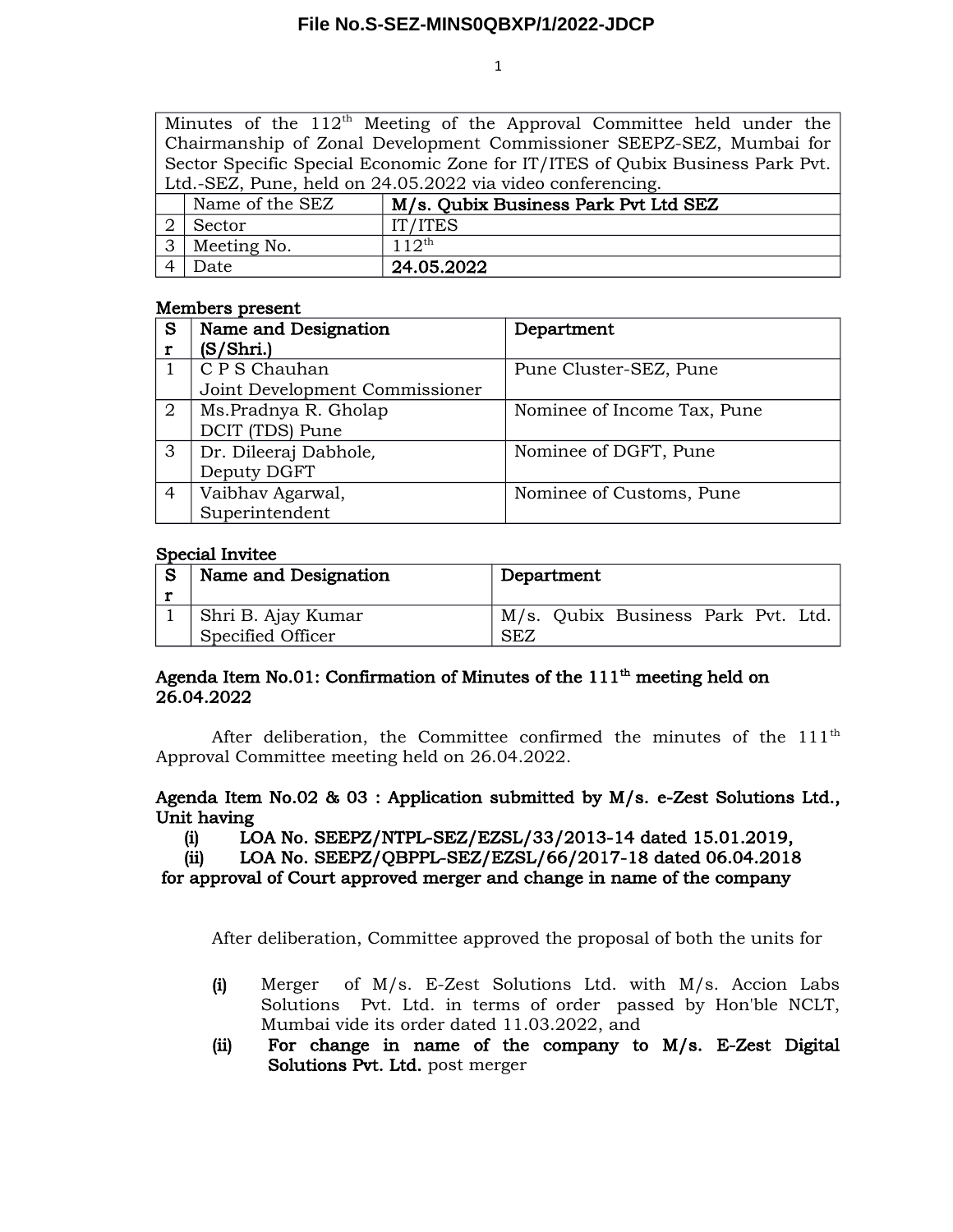2

In terms of Instruction No. 109 dated 18.10.2021 issued by MOC&I with the following terms and conditions:

- *i. Seamless continuity of the SEZ activities with unaltered responsibilities and obligations for the altered entity.*
- *ii. Fulfillment of all eligibility criteria applicable, including security clearances, etc. by the altered entity and its constituents.*
- *iii. Applicability of and compliance with all Revenue/Company Affairs / SEBI, etc. Acts/Rules which regulate issues like capital gains, equity change, transfer, taxability, etc.*
- *iv. Full financial details relating to change in equity/merger, demerger, amalgamation or transfer in ownership, etc. shall be furnished immediately to Member (IT&R), CBDT, Department of Revenue and to the jurisdictional Authority.*
- *v. The Assessing Officer shall have the right to assess the taxability of the gain/loss arising out of the transfer of equity or merger, demerger, amalgamation, transfer and ownerships, etc. as may be applicable and eligibility for deduction under relevant sections of the Income Tax Act, 1961.*
- *vi. The applicant shall comply with relevant State Government laws, including those relating to lease of land , as applicable.*
- *vii. The applicant shall furnish details of PAN and jurisdictional assessing officer of the Unit to CBDT.*
- *viii. The applicant shall be recognized by the new name or such arrangement in all the records.*

The Committee further directed the unit to submit copies of PAN Card, IEC, GSTN in the new name i.e. E-Zest Digital Solutions Pvt. Ltd for records and for updation in SEZ Online

### Agenda Item No. 4: Request submitted by M/s. KPMG Global Services Pvt. Ltd. for approval for enhancement of Imported Capital Goods-limit and Indigenous Services-limit with revision in projections

After deliberation, Committee approved the proposal of the Unit for enhancement of Imported Capital Goods-limit and Indigenous Services-limit with revision in foreign exchange projections in terms of Rule 19(2) of SEZ Rules, 2006

| Details of projected requirements for procurement. Trigures Rs. In Dacs, |              |          |          |          |          |         |         |
|--------------------------------------------------------------------------|--------------|----------|----------|----------|----------|---------|---------|
| Sr                                                                       |              | 2018-    | 2019-    | 2020-    | $2021 -$ | 2022-   | Total   |
| $\overline{\mathbf{N}}$                                                  |              | 19       | 20       | 21       | 22       | 23      |         |
| $\Omega$                                                                 |              | (Actual) | (Actual) | (Actual) | (Actual) | Revised |         |
|                                                                          | FOB Value of | 2240.5   | 2569.4   | 3020.8   | 9238.7   | 10000   | 27069.5 |
|                                                                          | exports      |          |          |          |          |         |         |
| 2.                                                                       | Foreign      | 251.31   | 23.65    | 28.50    | 123.06   | 300.00  | 726.52  |
|                                                                          | Exchange     |          |          |          |          |         |         |
|                                                                          | outgo        |          |          |          |          |         |         |

Details of projected requirements for procurement: (Figures Rs. in Lacs)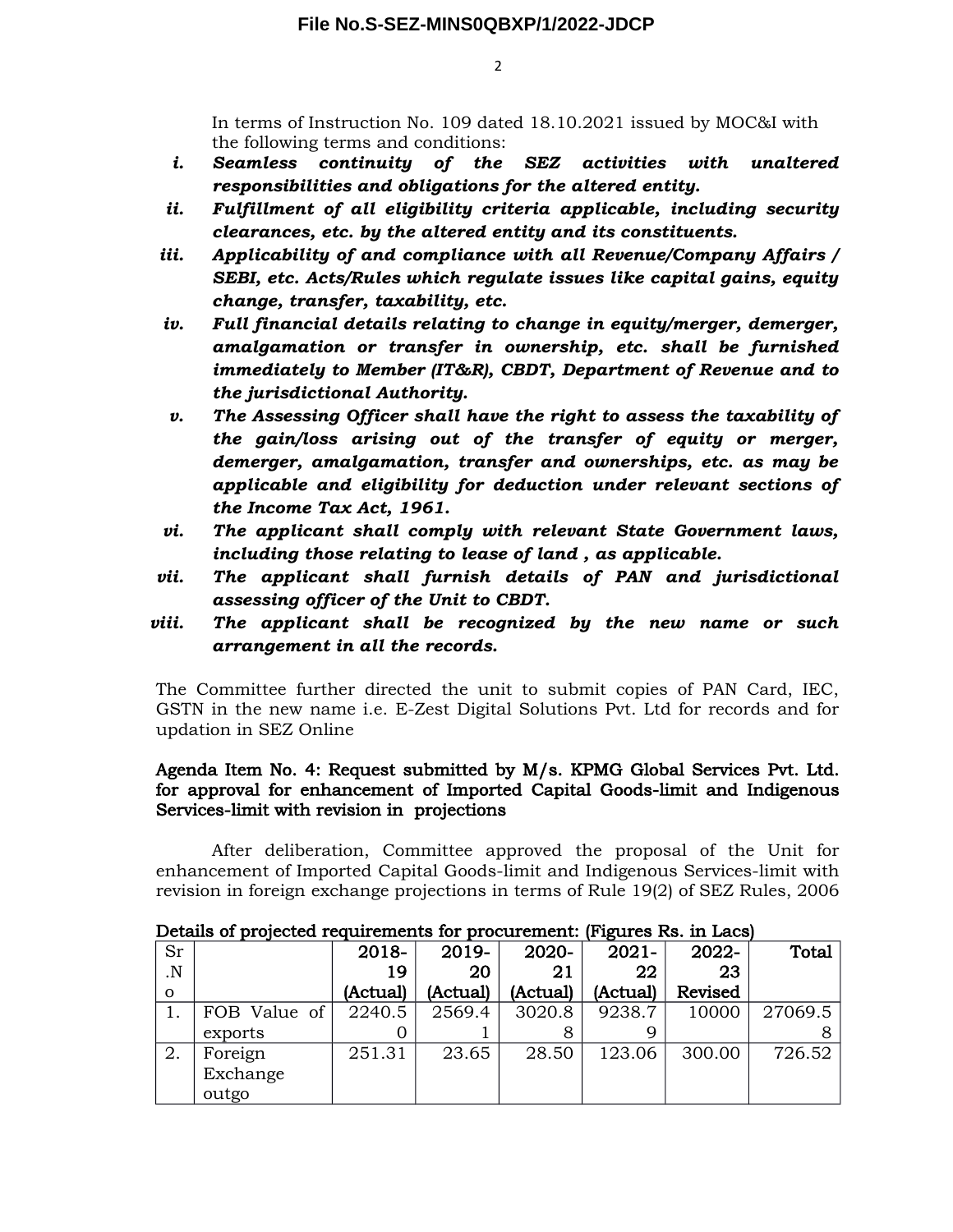| 3.             | Net                                             | Foreign                                   | 1989.1 | 2545.7 | 2992.3 | 9115.7 | 9700.0 | 26343.0 |
|----------------|-------------------------------------------------|-------------------------------------------|--------|--------|--------|--------|--------|---------|
|                | Exchange                                        |                                           | 9      | 6      | 8      | 3      |        |         |
| $\overline{4}$ | Investment in Plant & Machinery / Capital Goods |                                           |        |        |        |        |        |         |
|                |                                                 | Indigenous                                |        |        |        |        |        | 310.00  |
|                | Imported                                        |                                           |        |        | 431.56 |        |        |         |
|                | <b>TOTAL</b>                                    |                                           |        |        | 741.56 |        |        |         |
| 5              | <b>Input Services</b>                           |                                           |        |        |        |        |        |         |
|                | Indigenous                                      |                                           |        | 175.00 |        |        |        |         |
|                | Imported                                        |                                           |        | 294.96 |        |        |        |         |
|                | <b>TOTAL</b>                                    |                                           |        |        |        |        |        | 469.96  |
| 6              |                                                 | Employment (Male $-375$ & Female $-217$ ) |        |        |        |        |        |         |
|                |                                                 |                                           |        |        |        |        |        | 592     |

The Committee observed that the present area available / occupied by the unit is only 17534 sq.ft. and considering the revised projection of 592 the area will not be sufficient. The unit representative explained that as per the guidelines issued by SEEPZ, their 50% employees will be coming in shift duties by  $1<sup>st</sup>$  June and they will take additional space before 01.09.2022.

Accordingly, the approval is subject to condition of submission of application by the Unit for addition of location well before 01.09.2022.

# Agenda Item No. 5: Application filed by M/s. CitiusTech Healthcare Technology Pvt. Ltd. for approval of Change of Directors

After deliberation, Committee approved the proposal of the Unit for change of Directors in terms of Instruction No.109 dated 18.10.2021, issued by MOC&I.

The details are as under:

## Change of Directors :

| Sr No | <b>Updated list of Directors</b> |  |  |
|-------|----------------------------------|--|--|
|       | Jimmy Mahtani                    |  |  |
|       | Hari Gopalkrishnan               |  |  |
|       | Willaim Winkenwerder Jr.         |  |  |
|       | Kosmos Kalliarekos               |  |  |
|       | Patrick Fry                      |  |  |
|       | Anne M McGeorge                  |  |  |

The approval is subject to fulfilment all the following terms and conditions laid down in Instruction no. 109 dated 18.10.2021 issued by MOC&I:

- *1. Seamless continuity of the SEZ activities with unaltered responsibilities and obligations for the altered entity.*
- *2. Fulfillment of all eligibility criteria applicable, including security clearances, etc. by the altered entity and its constituents.*